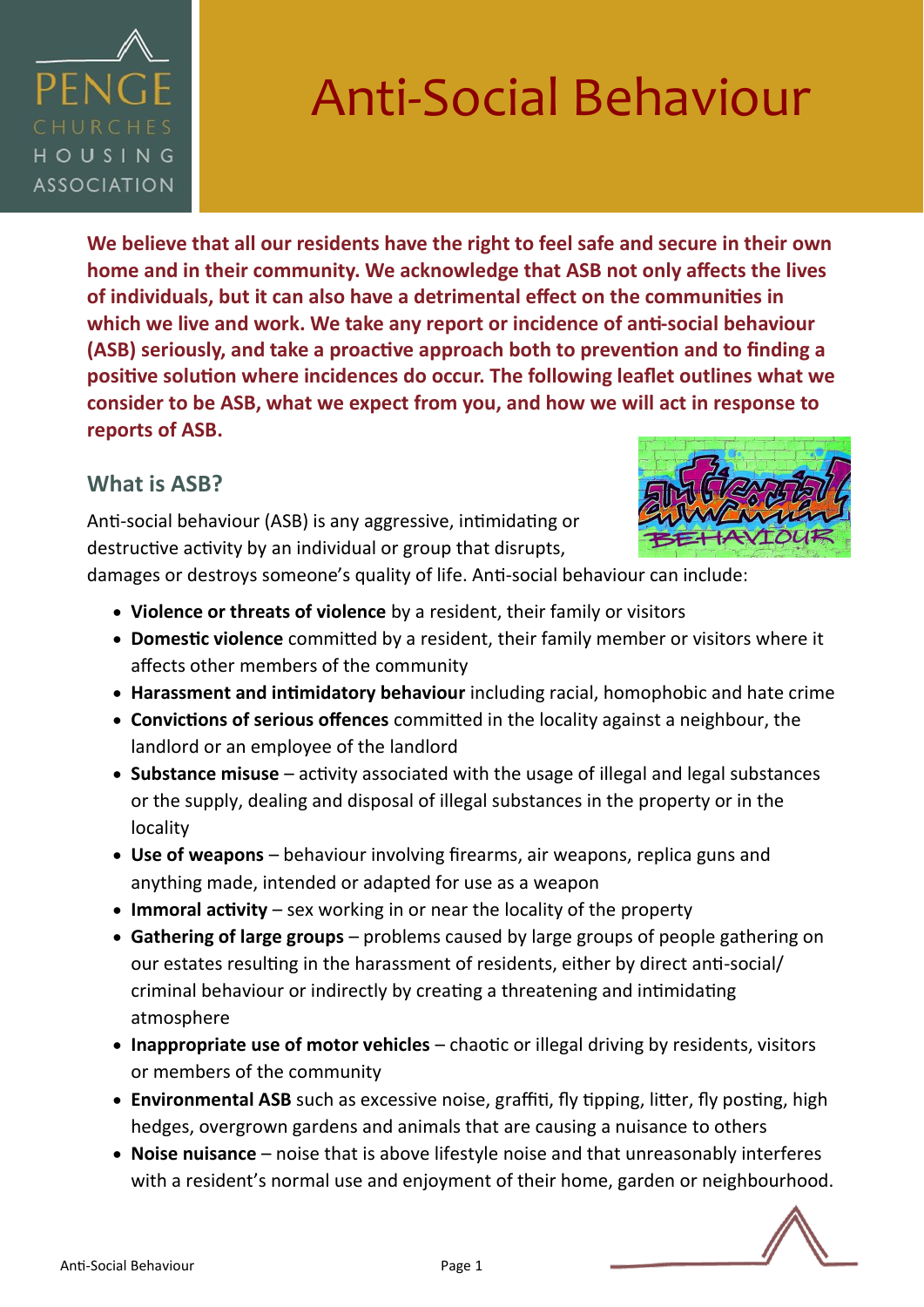

### **Our approach to ASB**

We believe that well-managed schemes and homes provide a better quality of life and act as a deterrent to anti-social behaviour and crime. We aim to work together with you to manage our homes and schemes, with a focus on preventing ASB and resolving problems positively and quickly. Our aim is always to try and find a positive outcome for all. We will focus on changing behaviours and finding positive solutions rather than legal action, although we will use all legal remedies open to us if our attempts to resolve matters has failed.

We aim to:

- Take a holistic and risk-based approach to preventing and tackling ASB which places emphasis on prevention and changing negative behaviours
- Ensure that all residents can easily report ASB, are kept informed about the status of their case and are appropriately signposted to other agencies as appropriate
- Ensure PCHA communicates clearly in an open, transparent and non-judgemental way
- Engage and empower residents to understand their rights and responsibilities
- Promote a responsible attitude by residents towards their home and community
- Ensure PCHA builds strong relationships with external agencies to find positive ways of dealing with ASB.

#### **Enforcement**

If all reasonable attempts to intervene have not provided a positive solution, legal action may take place. We may use a range of legal remedies. Eviction is the last resort but will be only pursued where there is sufficient evidence **and** there is a substantial impact on victims and/or the community.



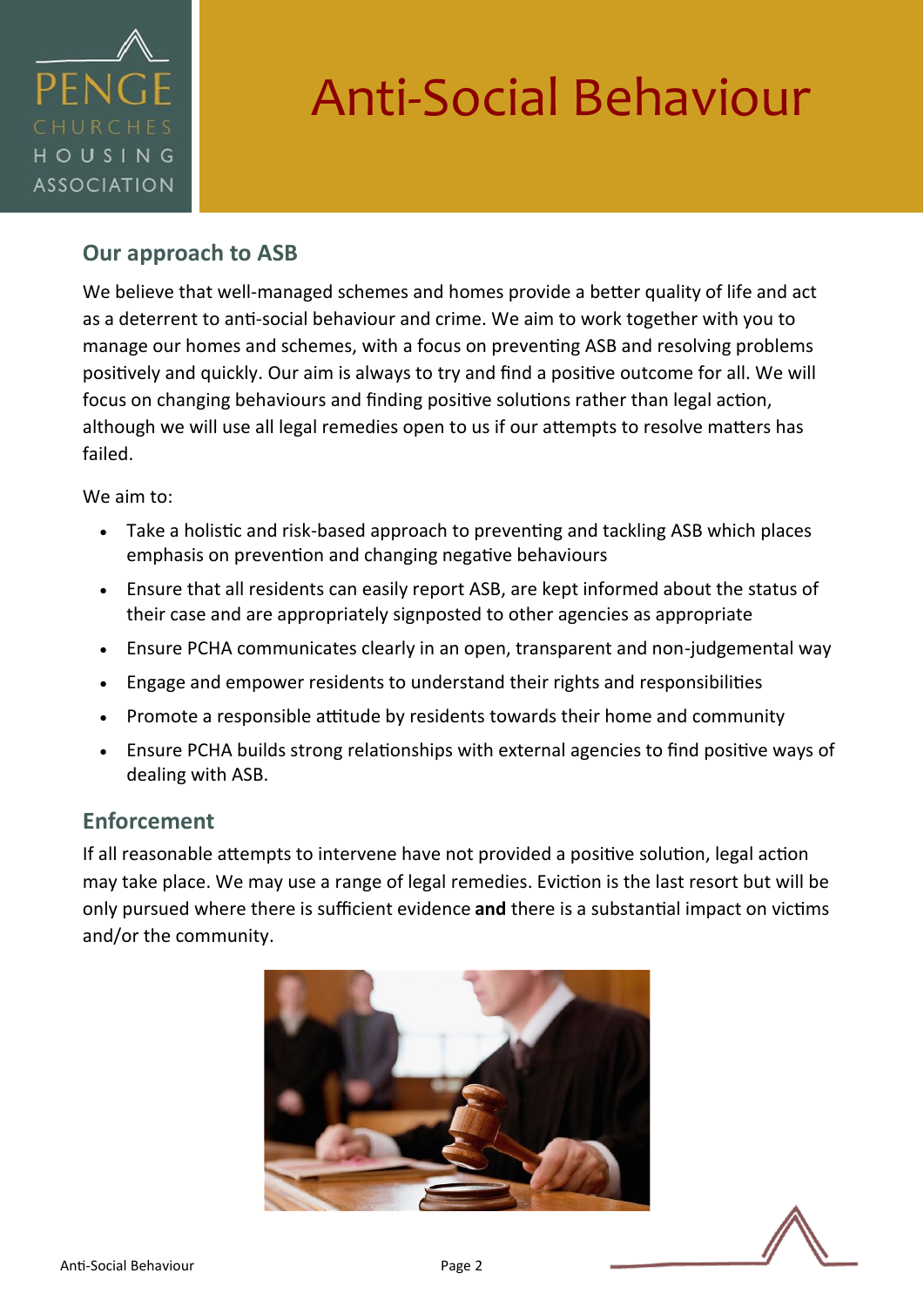

#### **What we expect from you**

Within our communities we have a diverse range of people and therefore we ask you to be patient and accepting towards your neighbours. We encourage all our residents to take pride in where they live and have a responsible attitude towards their home and community. We expect you to:

- Be polite and treat each other with respect
- Consider the impact on others of your behaviour and that of your family and visitors
- Be tolerant of other people's differences / different lifestyles
- Talk to your neighbours if there are any problems when they take place don't let them build up!
- Try to find a positive solution and allow reasonable time for neighbours to change their behaviour before involving PCHA or other third parties. **We will not get involved in neighbour disputes until you have personally taken steps to resolve the issue first.**
- If the issue is ongoing or cannot be resolved, please contact us and we will discuss your options with you.